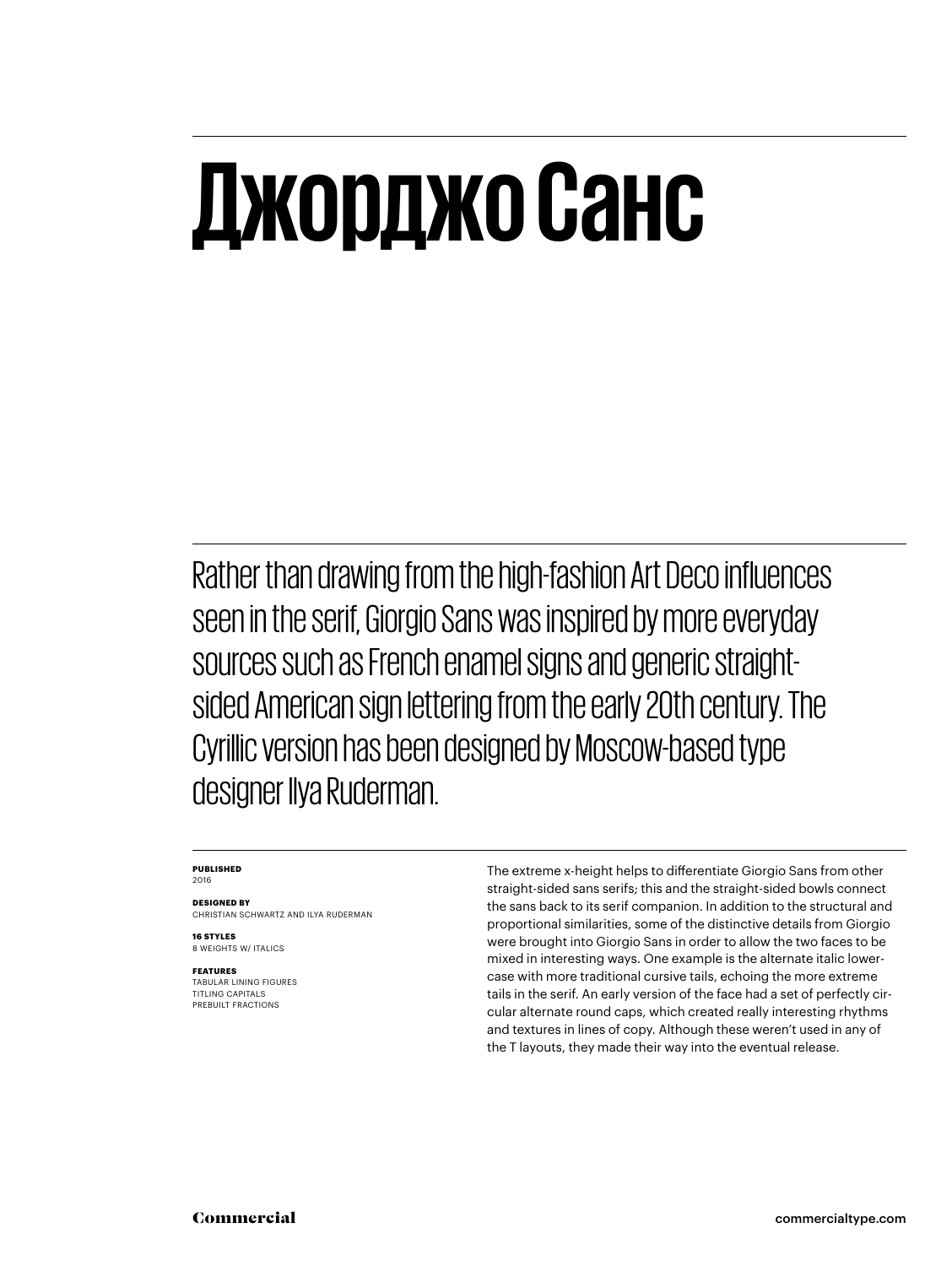Giorgio Sans Cyrillic Thin *Giorgio Sans Cyrillic Thin Italic* Giorgio Sans Cyrillic Extralight *Giorgio Sans Cyrillic Extralight Italic* Giorgio Sans Cyrillic Light *Giorgio Sans Cyrillic Light Italic* Giorgio Sans Cyrillic Regular *Giorgio Sans Cyrillic Regular Italic* Giorgio Sans Cyrillic Medium *Giorgio Sans Cyrillic Medium Italic* **Giorgio Sans Cyrillic Bold** *Giorgio Sans Cyrillic Bold Italic* Giorgio Sans Cyrillic Heavy *Giorgio Sans Cyrillic Heavy Italic* Giorgio Sans Cyrillic Black *Giorgio Sans Cyrillic Black Italic*

**Rather than using ambiguous names like "Pro", "World" or "WGL" for our font files with extended language support, we have devised a simple way to denote which alphabets are supported in complex families like Giorgio Sans.**



LG *Latin + Greek*

LCG *Latin + Cyrillic + Greek* languages that use the **Latin** alphabet, plus languages that use **Cyrillic,** including Russian, Ukranian, Belorussian, Serbian, and Bulgarian.

Font files with **LC** in the family name support our full standard range of

Font files with **LG** in the family name support our full standard range of languages that use the **Latin** alphabet, plus monotonic **Greek.**

Font files with **LCG** in the family name support our full standard range of languages that use the **Latin, Cyrillic,** and **Greek** alphabets.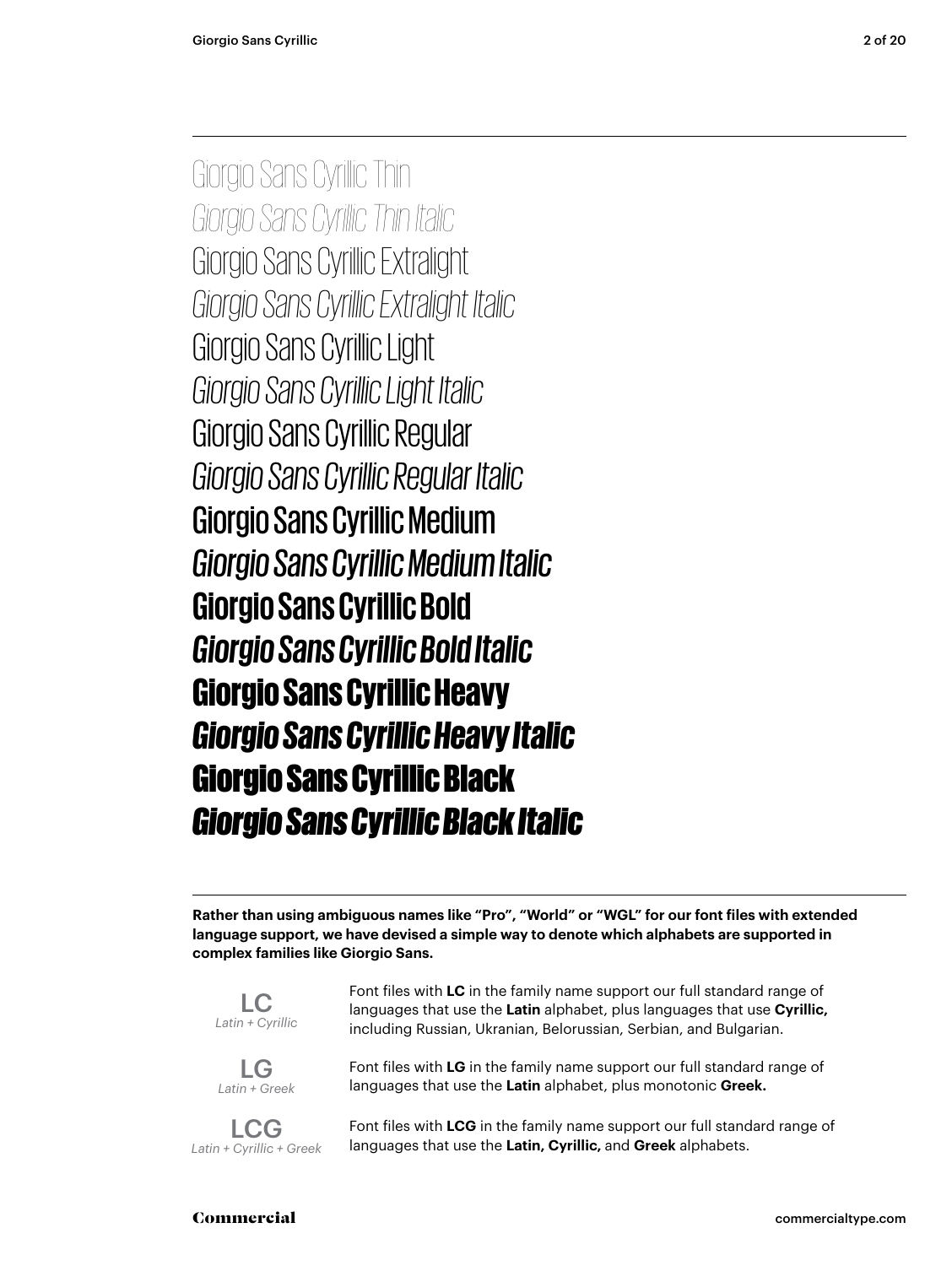GIORGIO SANS CYRILLIC THIN, THIN ITALIC, 100 PT

# **ЕСТВОВАНИЯ** РУКТОРС *Неустойчивыми*

GIORGIO SANS CYRILLIC EXTRALIGHT, EXTRALIGHT ITALIC, 100 PT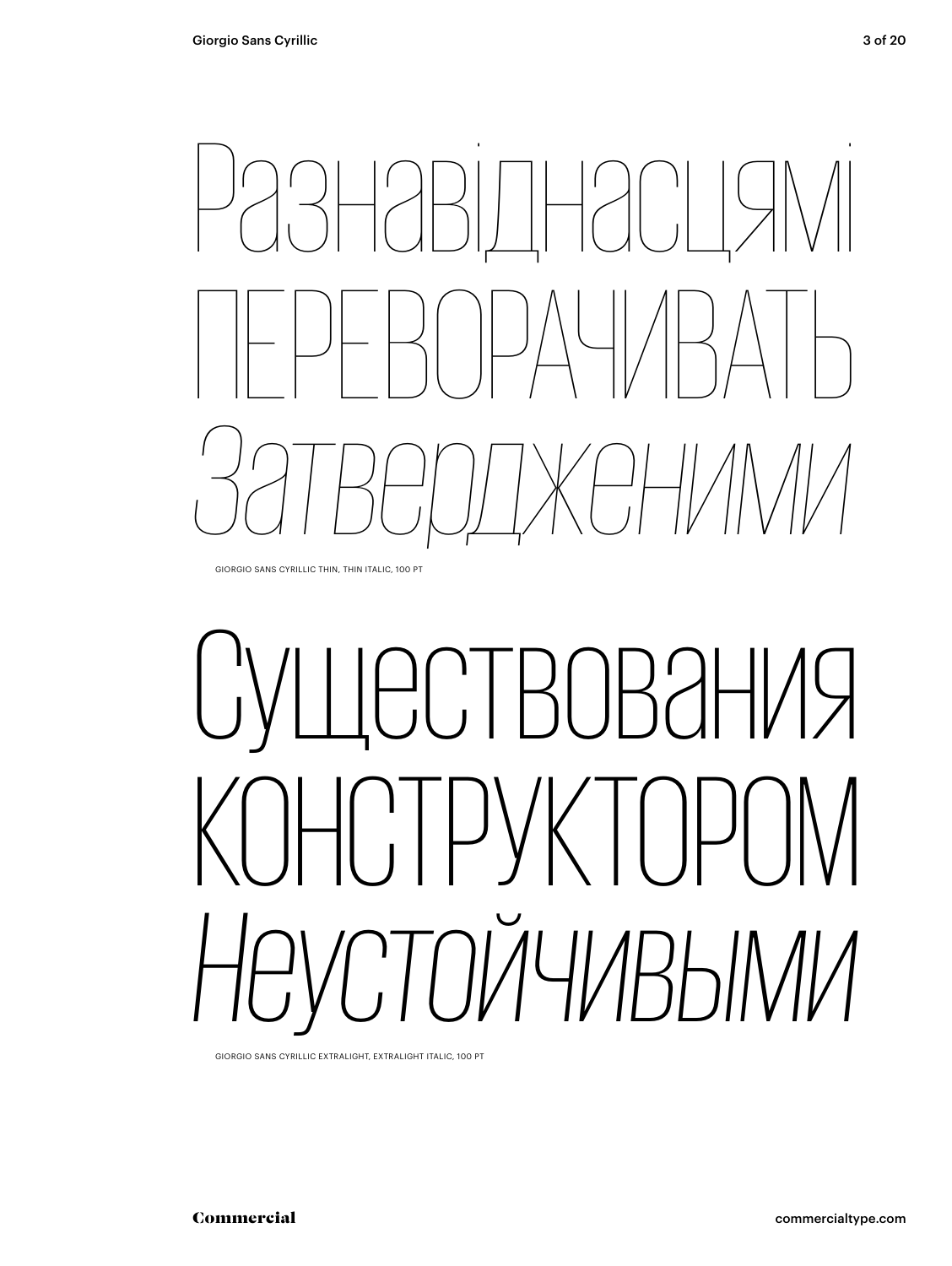# Мемориальный НЕДОВРШЕНИОТ *Высокородного*

GIORGIO SANS CYRILLIC LIGHT, LIGHT ITALIC, 100 PT [ALTERNATE κ]

# Бързоходните ОФІЦІЙНОГО *Улучшавшееся*

GIORGIO SANS CYRILLIC REGULAR, REGULAR ITALIC, 100 PT [TITLING ALTERNATE O, ALTERNATE а л ч я]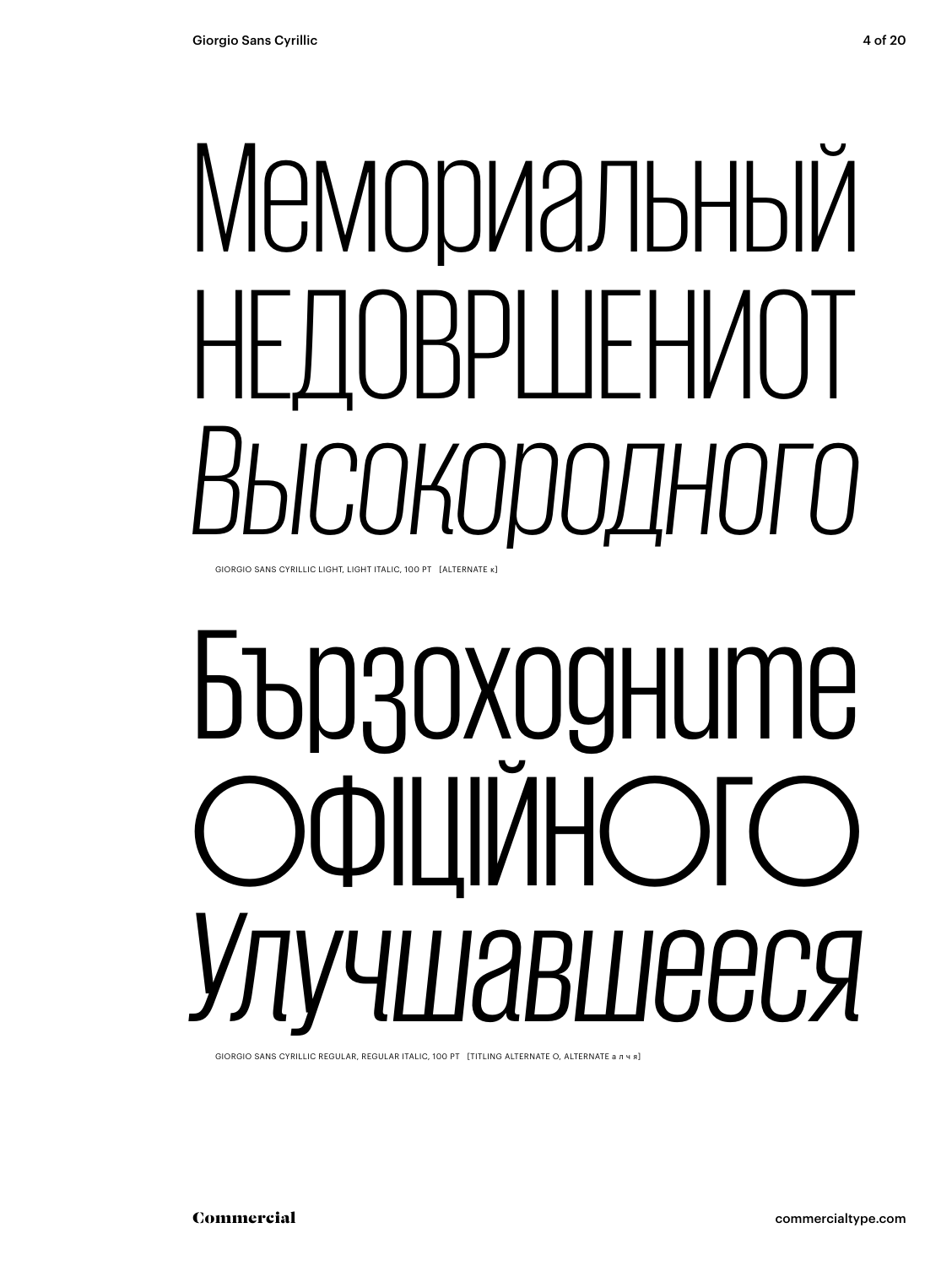## Урбанизирана ФИНАНСОВОГО *Посредством* GIORGIO SANS CYRILLIC MEDIUM, MEDIUM ITALIC, 100 PT

# **Находящаяся МАЙСТЭРСТВА** *Устойчивыми*

GIORGIO SANS CYRILLIC BOLD, BOLD ITALIC, 100 PT [ALTERNATE я]

Commercial commercialtype.com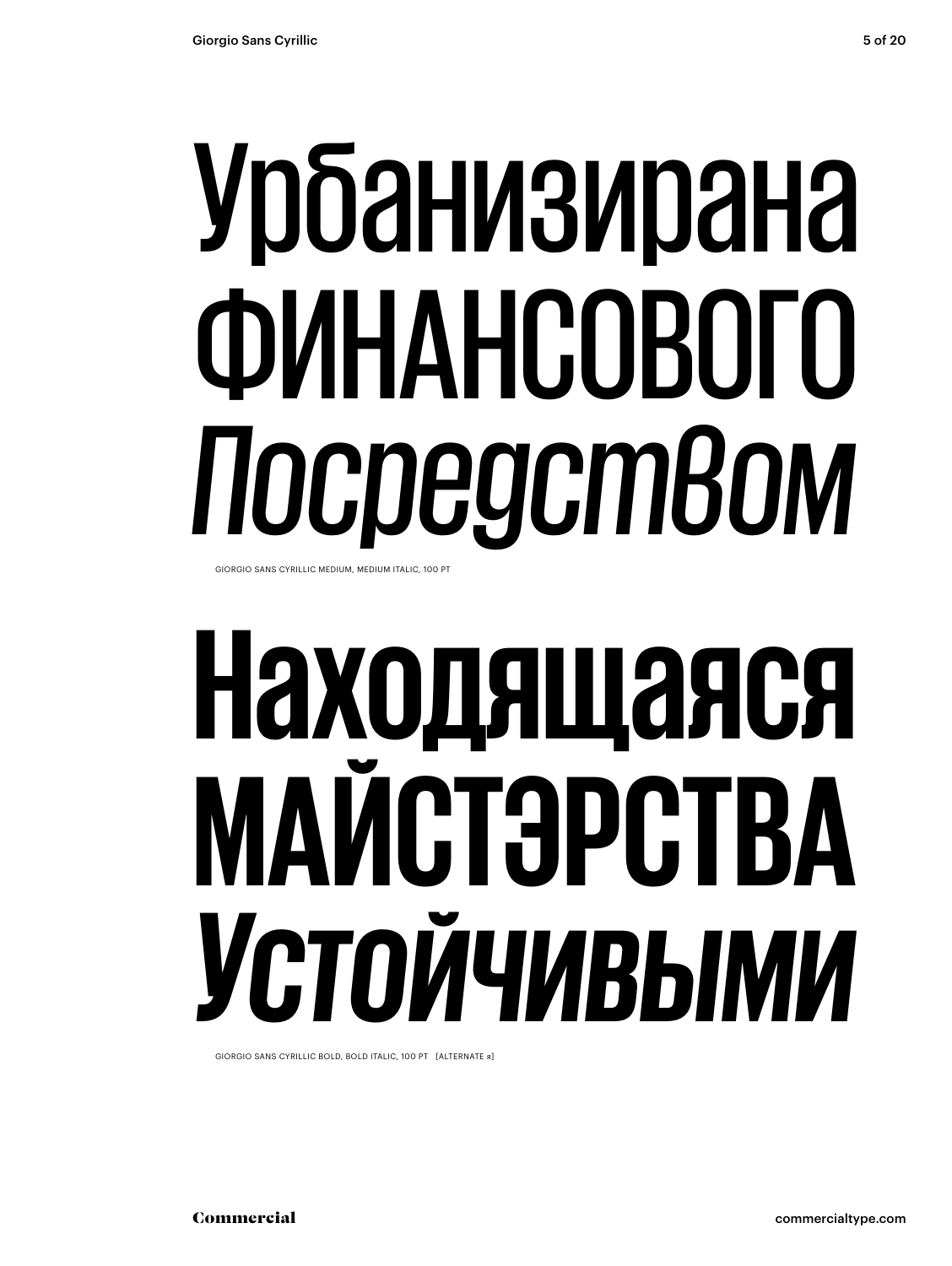# Објаснување ПРИРОДНОЕ *Изследвания*

GIORGIO SANS CYRILLIC HEAVY, HEAVY ITALIC, 100 PT [TITLING ALTERNATE O]

# Архитектура ЛУКРЕЦИЈОМ *Морфология*

GIORGIO SANS CYRILLIC BLACK, BLACK ITALIC, 100 PT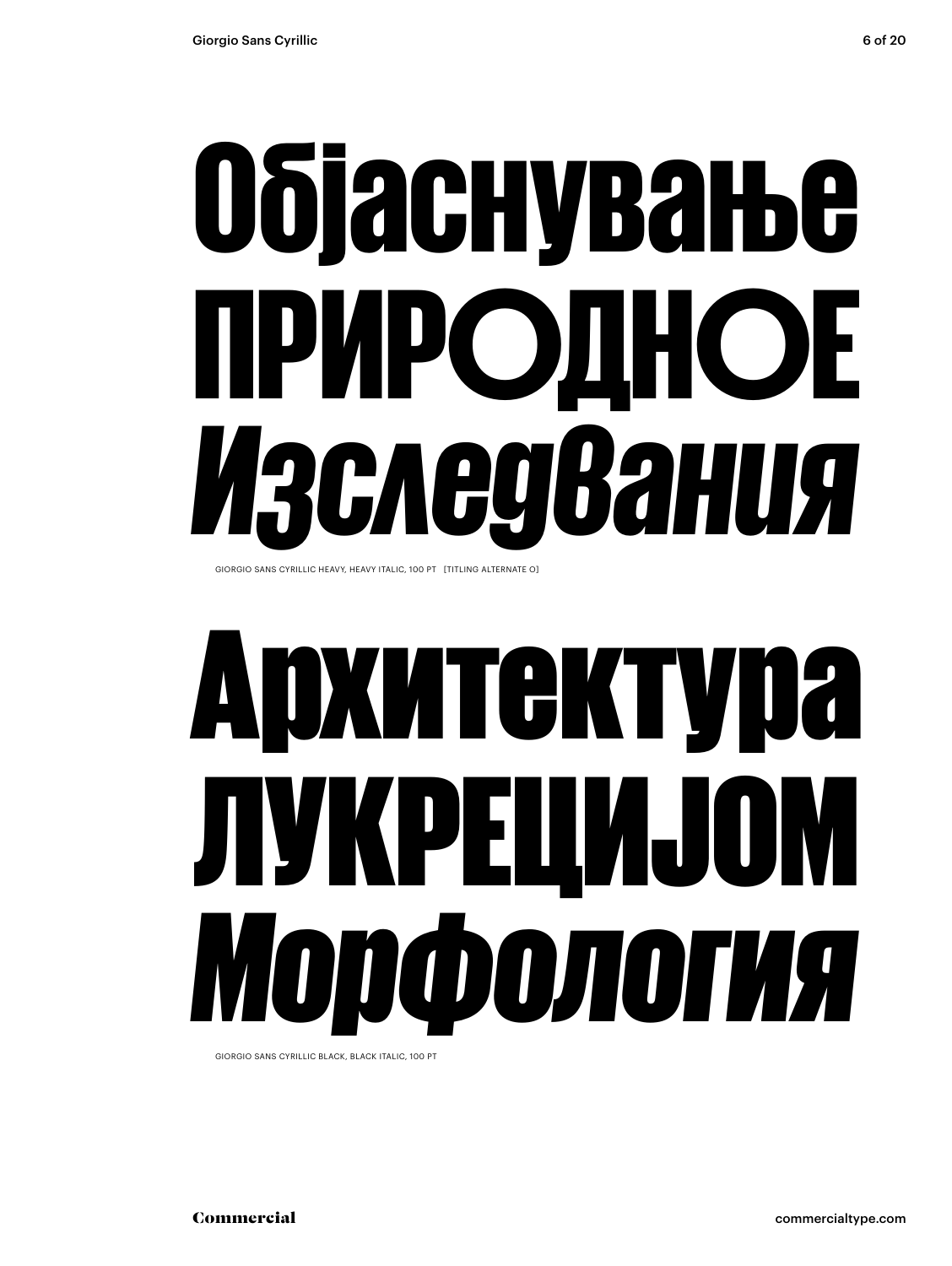## МОРАЛЬНАЯ ЦЕННОСТЬ Устаревшая передача

GIORGIO SANS CYRILLIC THIN, 75 PT [ALTERNATE Я я]

## *ГРАЂАНСКЕ ДУЖНОСТИ Гойдельської підгрупи*

GIORGIO SANS CYRILLIC THIN ITALIC, 75 PT [ALTERNATE Ж К к]

## Д ЧИРАК ого Белфаста

GIORGIO SANS CYRILLIC EXTRALIGHT, 75 PT

*МОРАЛЕН СМИСЪЛ Карибского бассейна*

GIORGIO SANS CYRILLIC EXTRALIGHT ITALIC, 75 PT [TITLING ALTERNATE O C]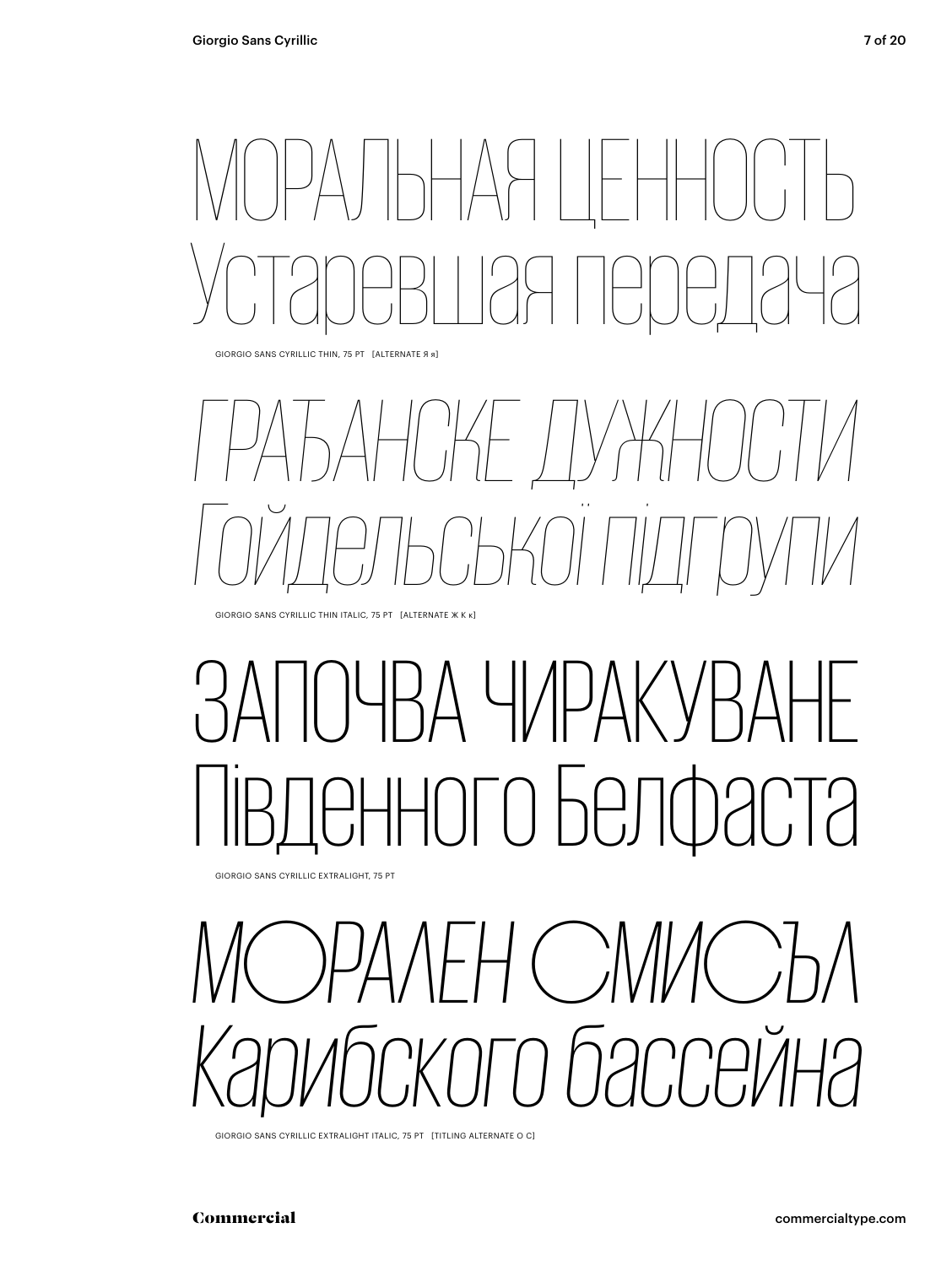### УНУТРАНАЯ ПАЛІТЫКА ІНЕВЕКОВЫЙ ПОЭТ GIORGIO SANS CYRILLIC LIGHT, 75 PT

## *ХАРАКТЕРНОЙ ЧЕРТОЙ Леинстерската книга*

GIORGIO SANS CYRILLIC LIGHT ITALIC, 75 PT

## МЕСТОРОЖДЕНИЯ Двомірний прототип

GIORGIO SANS CYRILLIC REGULAR, 75 PT [TITLING ALTERNATE O C, ALTERNATE Я]

## *У 1939 ГОДЗЕ ЦАРКВА Исследовательница*

GIORGIO SANS CYRILLIC REGULAR ITALIC, 75 PT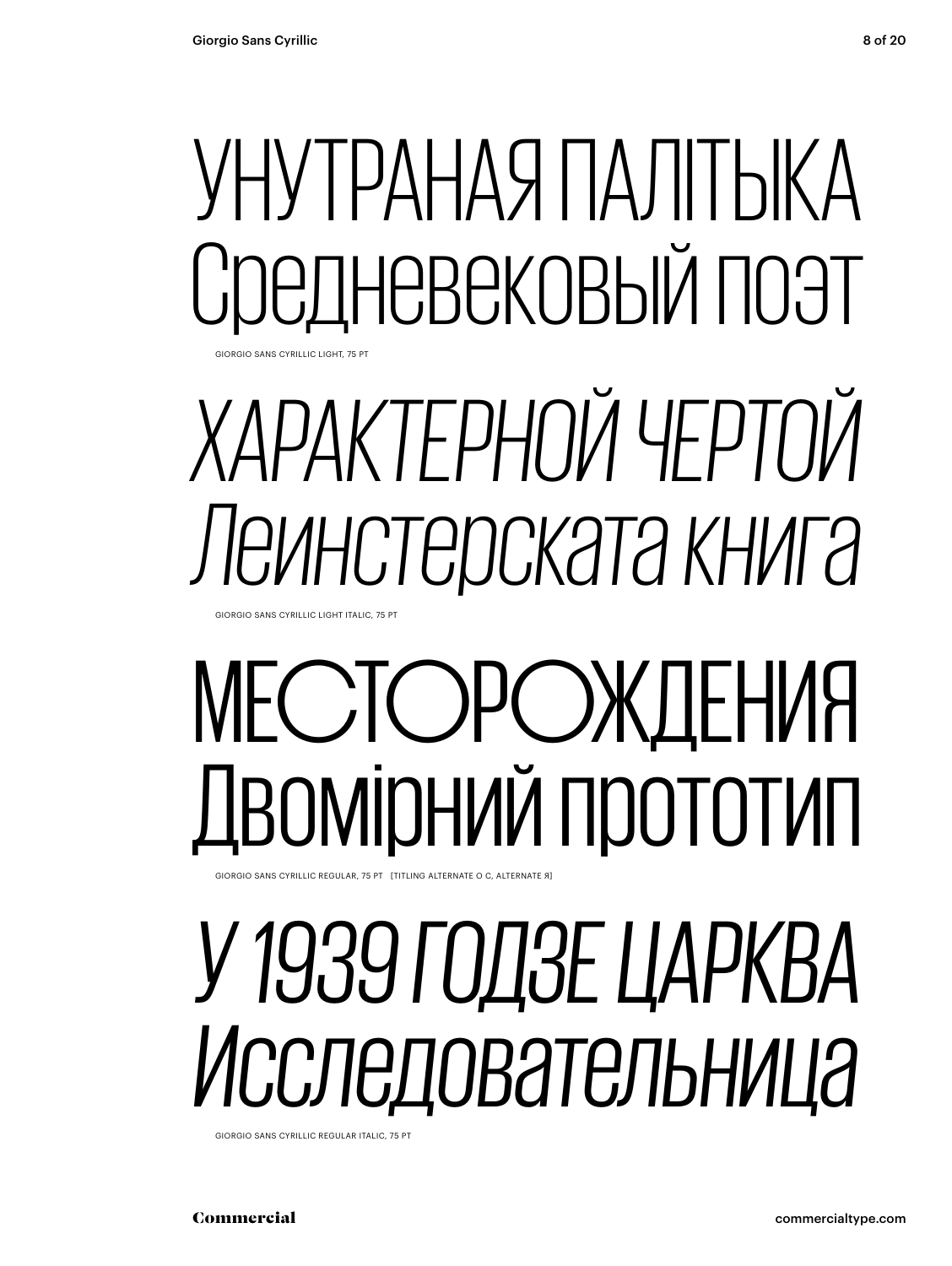## СИСТЕМАТИЧЕСКОГО 5700 летний Хендж

GIORGIO SANS CYRILLIC MEDIUM, 75 PT

## *ДРЕВНЯЯ ИРЛАНДИЯ Всегда стремились*

GIORGIO SANS CYRILLIC MEDIUM ITALIC, 75 PT

## **ДЕЛ ОД ВЕШТИНАТА Сличне критикама**

GIORGIO SANS CYRILLIC BOLD, 75 PT

## *ПЪРВАТА ДЪРЖАВА Этимологии слова*

GIORGIO SANS CYRILLIC BOLD ITALIC, 75 PT [ALTERNATE а и л м]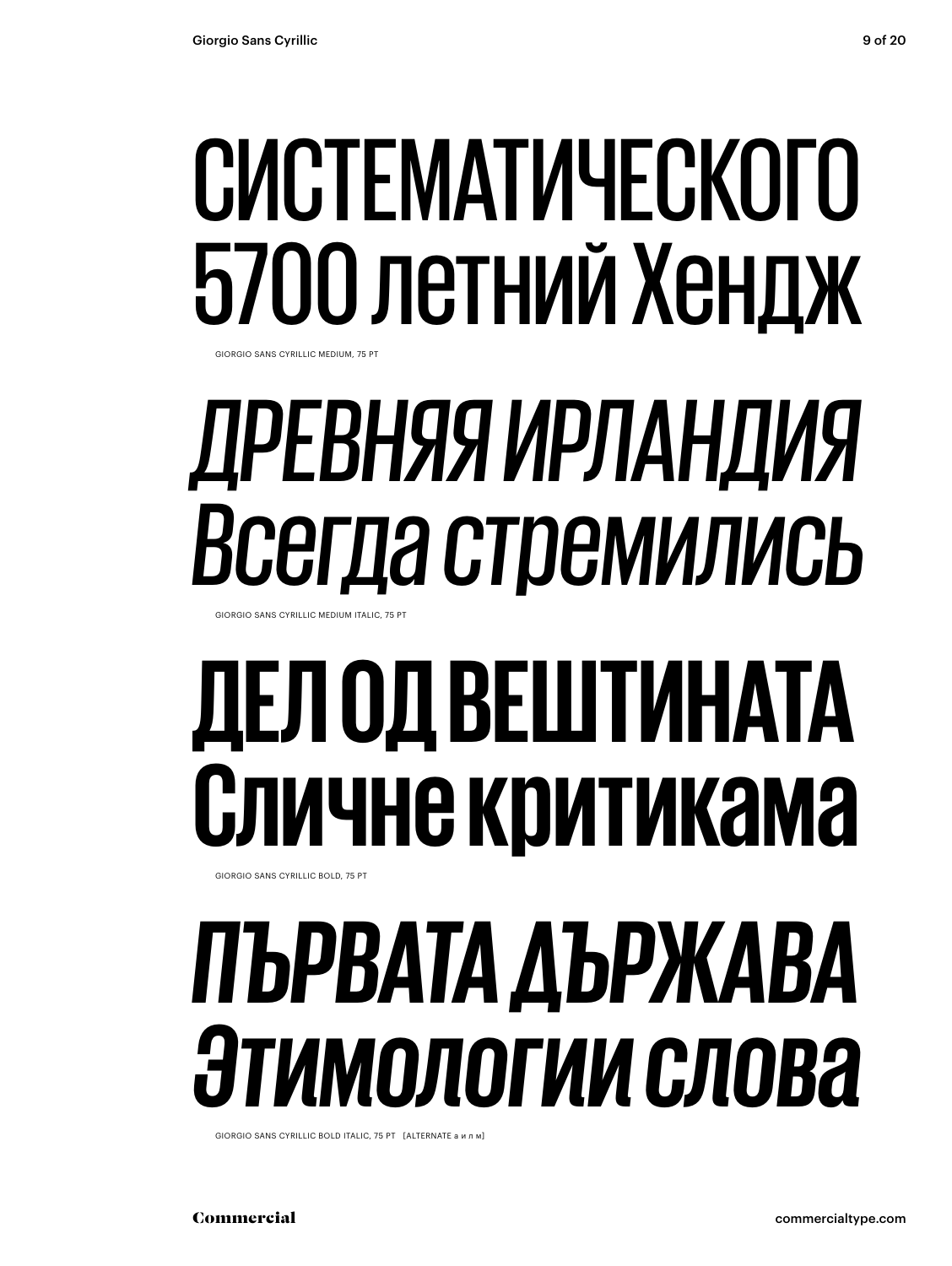### ПОШИРЕННЯ МОВИ Ценности морали GIORGIO SANS CYRILLIC HEAVY, 75 PT

## *ЗАПОЧАТКОВАНИЙ Полифонические*

GIORGIO SANS CYRILLIC HEAVY ITALIC, 75 PT

### ІРИЛОЖНА ЕТІ ендарни бића GIORGIO SANS CYRILLIC BLACK, 75 PT

## *ЗНАЧНУЮ ЧАСТКУ Така умира на 110*

GIORGIO SANS CYRILLIC BLACK ITALIC, 75 PT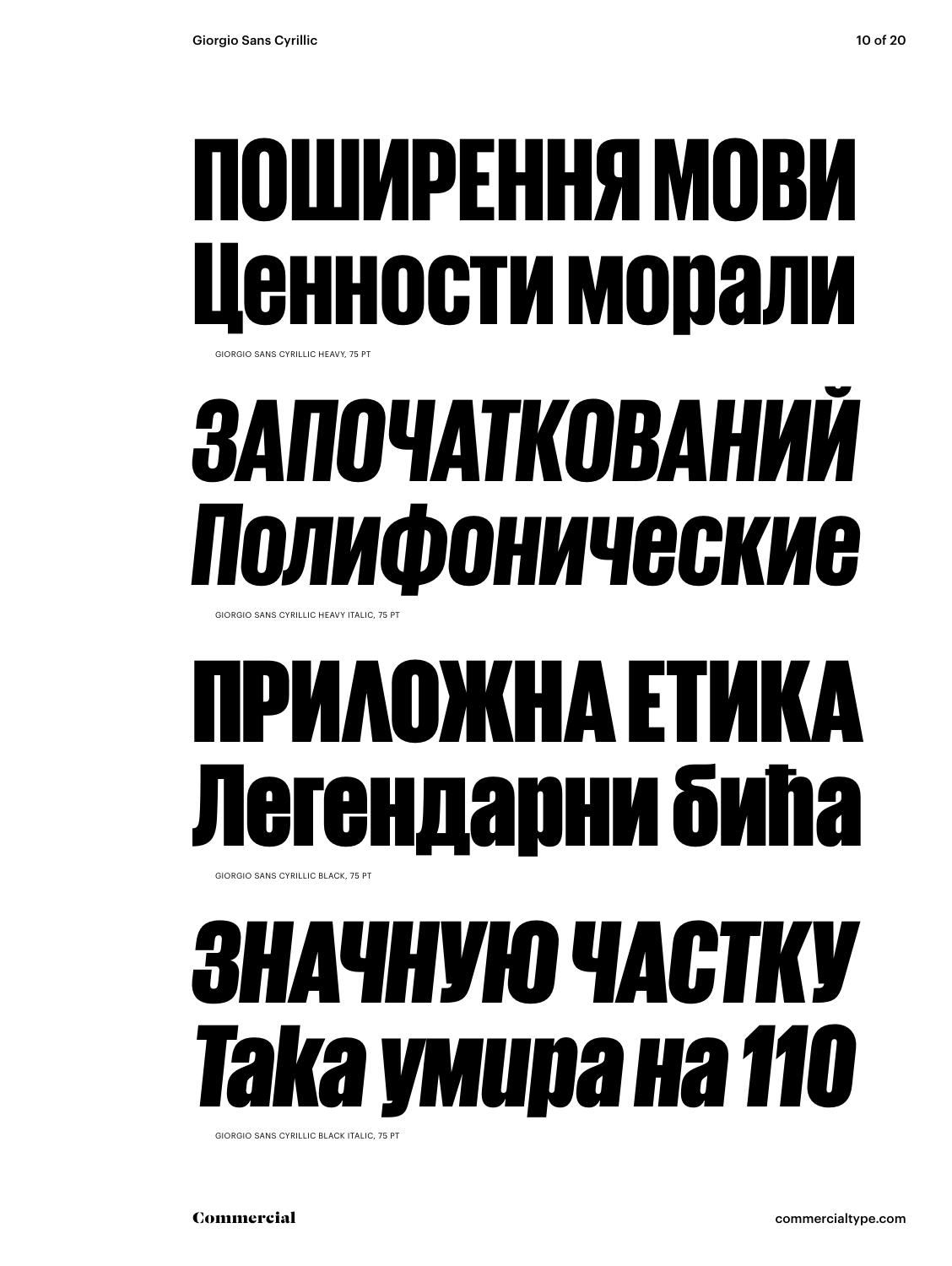ОМЫШЛЕННАЯ <u>РЕВОЛЮЦИЯ СВ</u> ЈЕ ГРАМ ИСКУСТВА, Н ный статский

GIORGIO SANS CYRILLIC THIN, 45 PT

*За добро етичка теорија може узети ПОРАДИ ПРОБЛЕМОТ НА ДЕФИНИРАЊЕ Таким чином, прагматисти твердять* GIORGIO SANS CYRILLIC THIN ITALIC, 45 PT

Слабоактивный за 5 лет с момента СТВЕННОГО САМОСО ре население в Шотлан

GIORGIO SANS CYRILLIC EXTRALIGHT, 45 PT

*Знанието имащо отношение към ЛЮДЗЕЙ ЗАЎСЁДЫ ЦІКАВІЛА ПЫТАННЕ* чые ритуалы воспроизв

GIORGIO SANS CYRILLIC EXTRALIGHT ITALIC, 45 PT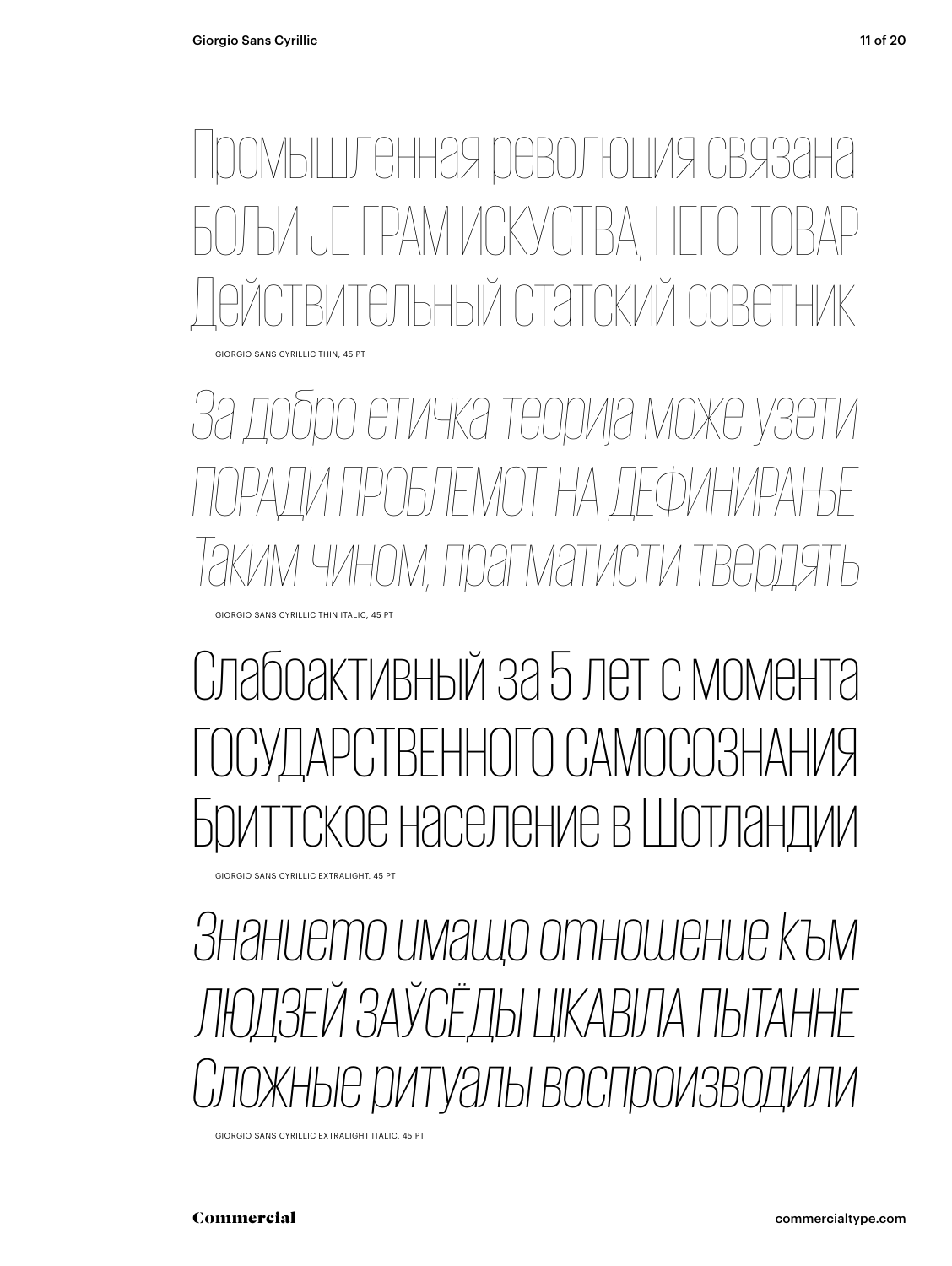Индоевропейски език от групата ПРОДОЛЖИЛ СВОЙ СТРЕМИТЕЛЬНЫЙ Существуют научные дисциплины

**GIORGIO SANS CYRILLIC LIGHT, 45 FT** 

*Яго паходжанне звязваюць з імем ИНДУСТРИАЛЬНОМУ ПРОИЗВОДСТВУ Близкородственным английскому*

### За когото се знае твърде малко У НОВИЈЕ ВРЕМЕ СЕ КОРИСТЕ БРВНА Фламанските изработувачи биле

GIORGIO SANS CYRILLIC REGULAR, 45 PT

GIORGIO SANS CYRILLIC LIGHT ITALIC, 45 PT [ALTERNATE Я а ж и й к л м н п ы

### *Чи можна звести наукове поняття УЧЕНИТЕ ПРЕДПОЛАГАТ, ЧЕ ПЪРВИТЕ Натурализм и антикартезианство*

GIORGIO SANS CYRILLIC REGULAR ITALIC, 45 PT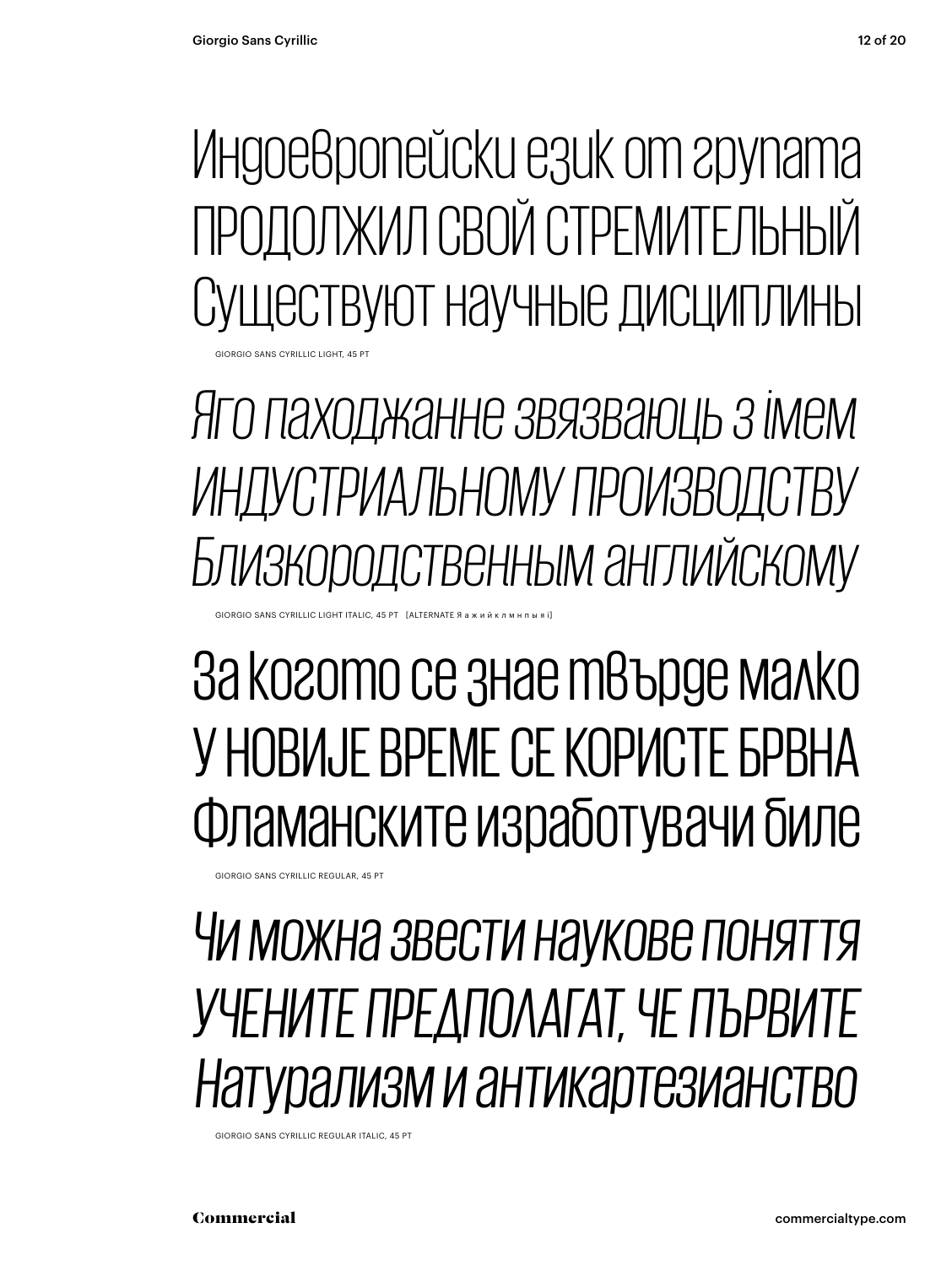### Его собственная прелюдия №14 БУДЬ-ЯКА ТЕОРЕТИЧНА ПРОБЛЕМА Далей прагматызм развіваўся ў

### Вот что об этом говорил Ференц ПРАГМАТИЗМ КАК ФИЛОСОФСКОЕ То драматическим выражением

**SIORGIO SANS CYRILLIC MEDIUM ITALIC, 45 PT** 

### Дебатите околу демократијата ОСЕНЬЮ 1711 ГОДА СПУСТЯ ЕСЛИ Я ХОЧУ УЗНАТЬ, КАК ПОПАСТЬ

GIORGIO SANS CYRILLIC BOLD, 45 PT [TITLING ALTERNATE O C IO, ALTERNATE &

### Были поддержаны Эфиопской ИСТИНИТА ЈЕ ОНА ИДЕЈА KOJA ЈЕ Распространение английского

GIORGIO SANS CYRILLIC BOLD ITALIC, 45 PT [ALTERNATE \* K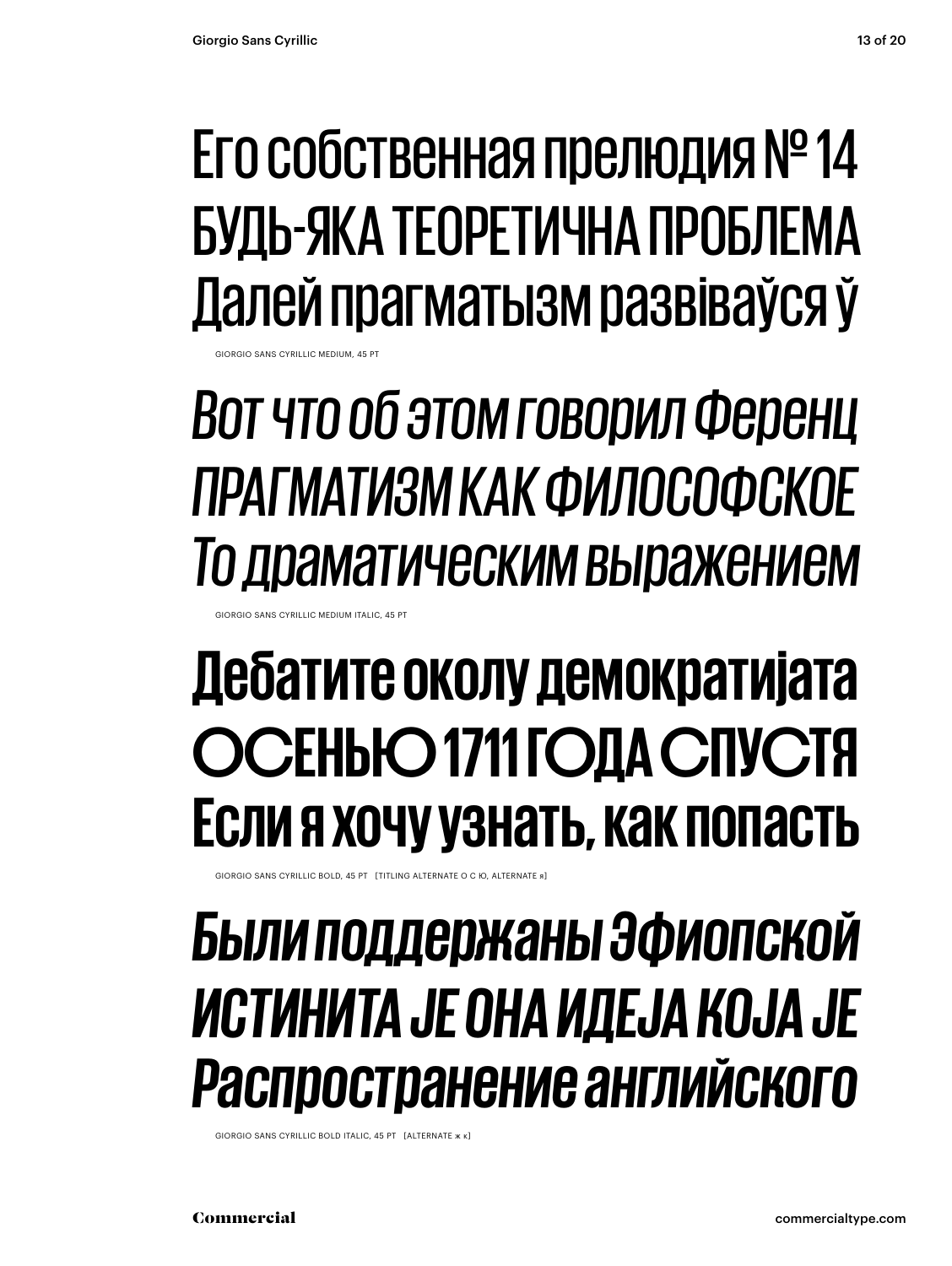### Что его невольно встречали и ДЕСЯТИЛЕТНЕЕ СОЖИТЕЛЬСТВО Присутствие в перенесенных

**HORGIO SANS CYRILLIC HEAVY, 45 PT** 

### БЫЛИ КОМПОЗИТОРЫ, КОТОРЫЕ ТРЁХМЕРНОЙ ГЕОМЕТРИЧЕСКОЙ Якобитските претенденти

GIORGIO SANS CYRILLIC HEAVY ITALIC, 45 PT [ALTERNATE Я]

### Историјат на утилитаризмот ЗА РАЗЛИКУ ОД ПОЗИТИВИСІ ſА Чи це мало б якесь значення

**GIORGIO SANS CYRILLIC BLACK, 45 PT** 

### Гісторыя пабудовы капліцы **УЖЕ ОКОЛО 5 169 ЧЕЛОВЕК** Географическое положение

GIORGIO SANS CYRILLIC BLACK ITALIC, 45 PT [TITLING ALTERNATE O, ALTERNATE K]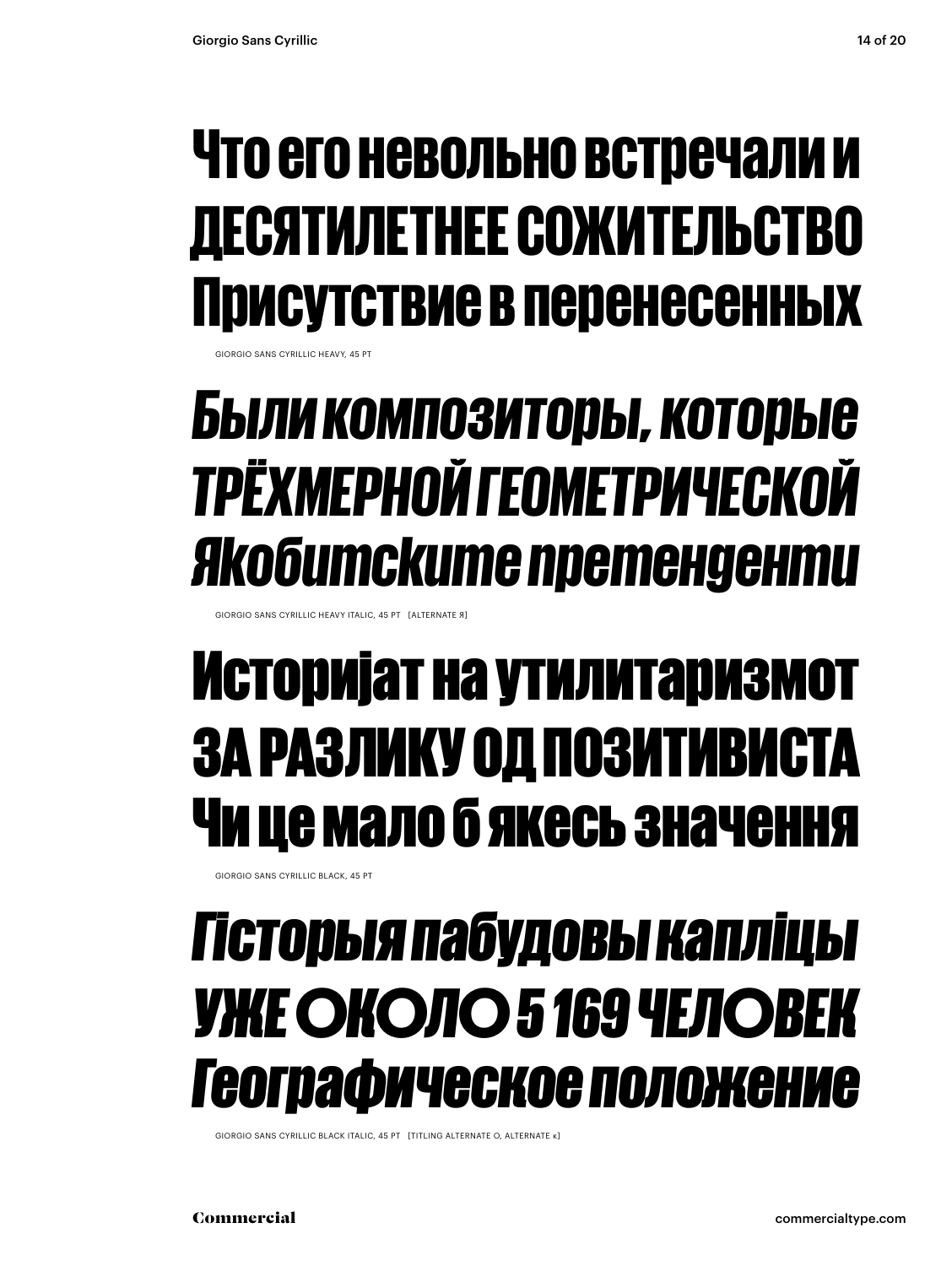### ЖАННЕ ЗВЯЗІ ОЙ Объём является Личното благородништво Легкая промышленность Виждайки възможните **Носителей этого языка** гике прагматизма После спуска на воду GIORGIO SANS CYRILLIC THIN, 60 PT **SIORGIO SANS CYRILLIC EXTRALIGHT, 60 PT** GIORGIO SANS CYRILLIC LIGHT, 60 PT GIORGIO SANS CYRILLIC REGULAR, 60 PT GIORGIO SANS CYRILLIC MEDIUM, 60 PT GIORGIO SANS CYRILLIC BOLD, 60 PT GIORGIO SANS CYRILLIC HEAVY, 60 PT

GIORGIO SANS CYRILLIC BLACK, 60 PT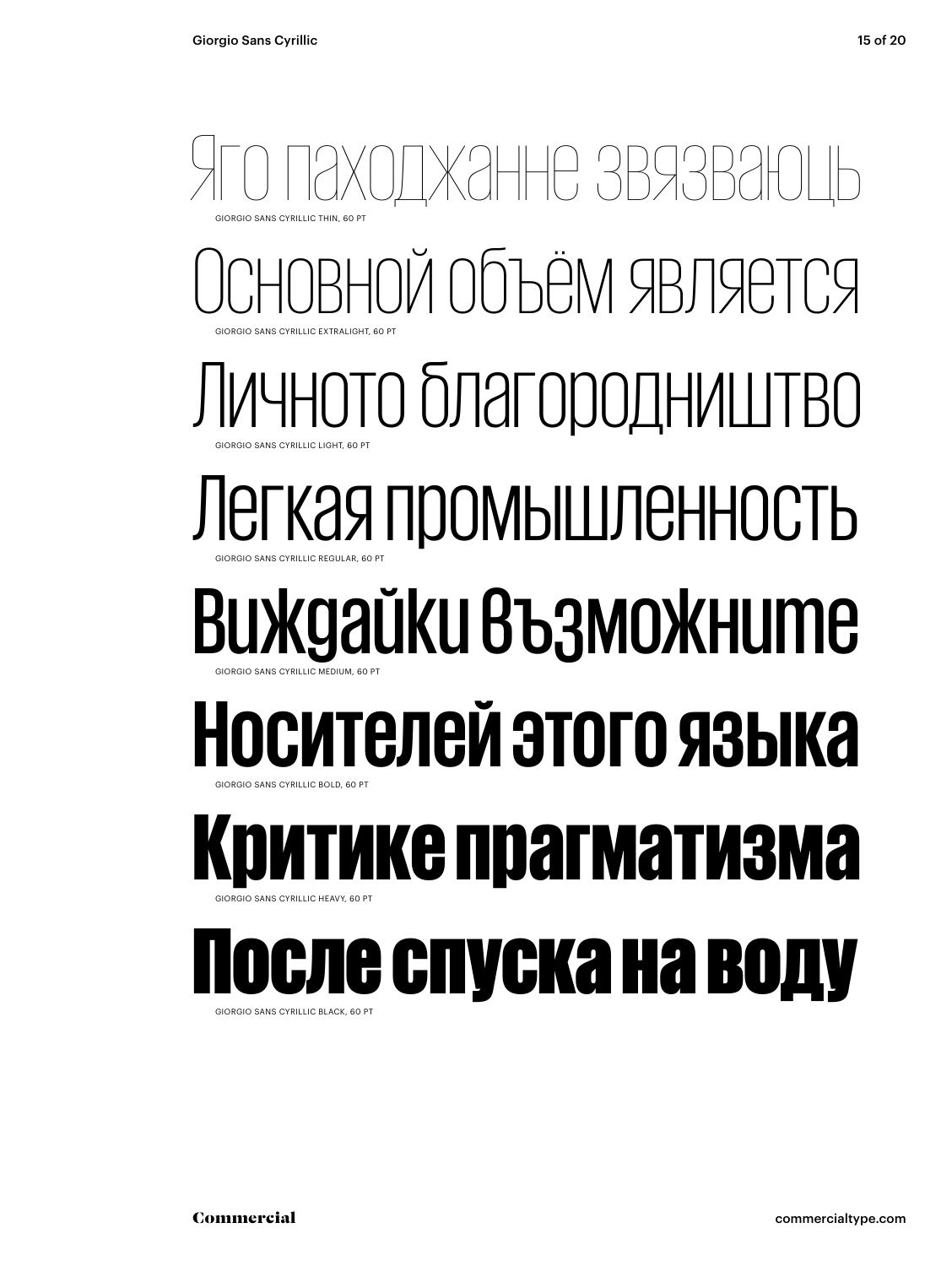

GIORGIO SANS CYRILLIC BLACK ITALIC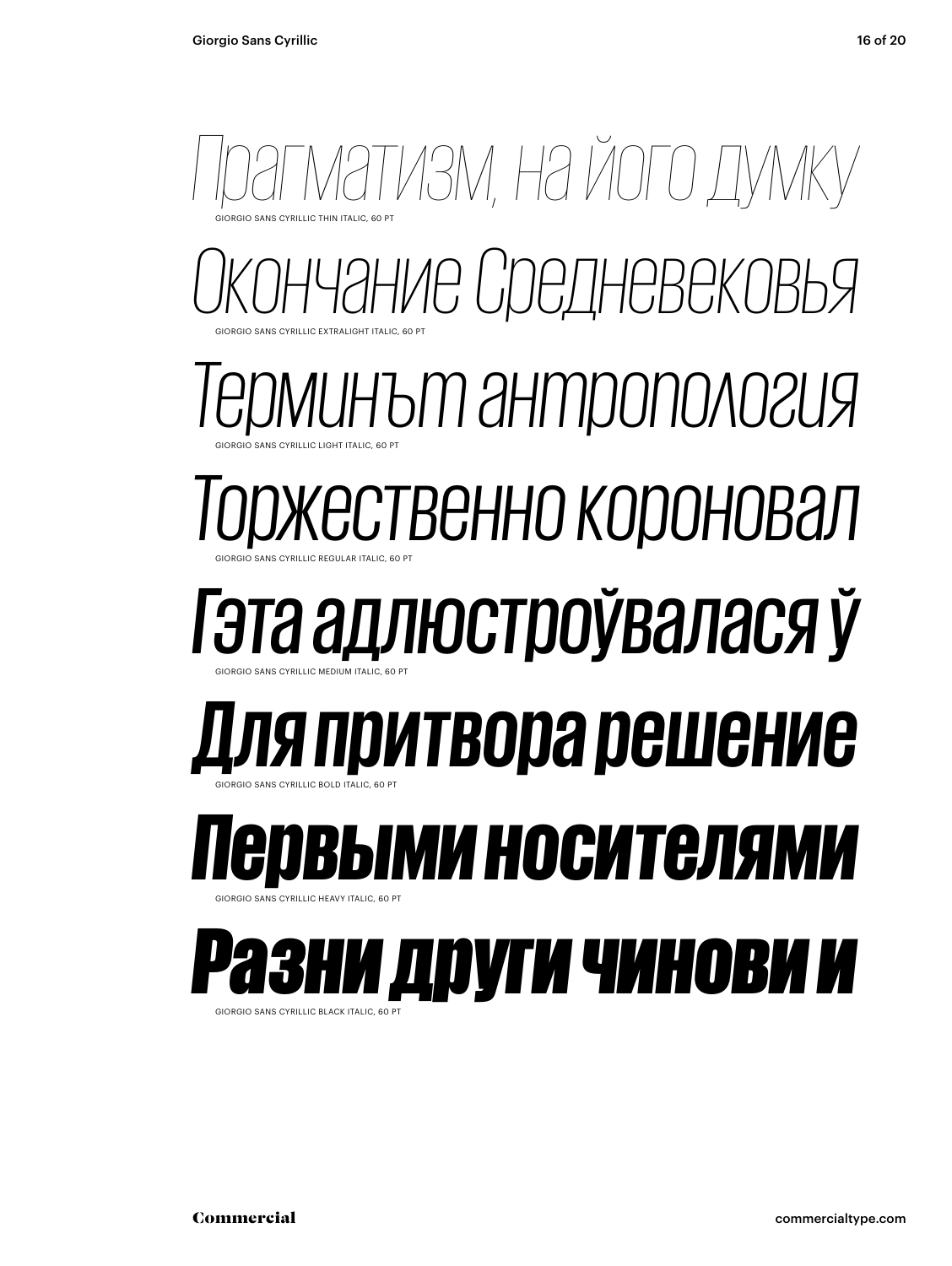| <b>UPPERCASE</b>                       | АБВГДЕЁЖЗИЙКЛМНОПРСТУФХЦЧШЩЪЫЬЭЮЯ<br><b>ЂЃ</b> ЄЅІЇЈЉЊЋЌЎЏҐ                                                    |
|----------------------------------------|----------------------------------------------------------------------------------------------------------------|
| LOWERCASE                              | абвгдеёжзийклмнопрстуфхцчшщъыьэюя<br>ђѓеѕіїјљњћќўџґ                                                            |
| <b>UPPERCASE</b>                       | ABCDEFGHIJKLMNOPQRSTUVWXYZ                                                                                     |
| LOWERCASE                              | abcdefghijklmnopqrstuvwxyz                                                                                     |
| STANDARD PUNCTUATION                   | j!¿?.,:;--—()[]{}/ \&@*""''·",«»⇔ §•¶†‡©®™                                                                     |
| ALL CAP PUNCTUATION                    | <u>ii---</u>                                                                                                   |
| LIGATURES                              | ff                                                                                                             |
| PROPORTIONAL LINING<br>default figures | \$££¥1234567890¢f%‰a0#°<+=-x÷>                                                                                 |
| PREBUILT FRACTIONS                     | $\frac{1}{2}$ $\frac{1}{3}$ $\frac{2}{3}$ $\frac{1}{4}$ $\frac{3}{4}$                                          |
| <b>TITLING CAPS</b>                    | <del>C</del> OCƏЮƏO<br><b>CDGOQX</b><br>ĆČCĈĊĐĎĞĜGĠÓŎŎÖŎ                                                       |
| STYLISTIC ALTERNATES                   | <b>R RR</b><br>GQQRR gg *&&& GQ ĞĜGG<br>ĞĜGĠŔŘRŔŘR ğĝģġğĝģġ                                                    |
| <b>BULGARIAN</b>                       | ДЖКЛ Вгджзийклнптишщю                                                                                          |
| SERBIAN / MACEDONIAN                   | δ                                                                                                              |
| <b>ACCENTED UPPERCASE</b>              | ÁÂÀÄÄÄÄÄAÆÇĆČĈĊĎĐÉÊÈËĔĔĔĘĞĜGĠĦĤĺÎÌĬĬIĬĬĴĶŁĹĽĻĿ<br>ÑŃŇŅŊŎÔŎŎŎŎŎŌØŒŔŘŖŠŚŞŜŞÞŤŢŦŨÛÙŬŮŰŨŲŮŨŴŴŴŴ<br><b>ÝŶŸIJŽŹŻ</b> |
| ACCENTED LOWER CASE                    | áâàäååäāaæçćčĉċďđéêèëěėegğĝġġħĥíîìiiijĩijkłĺľ l ññňn<br>ŊÓÔŎŎŐŎŎØŒſřŗßŠŚŞŜŞþťţŧűûùŭűűüyůũŴŴŴŸŷŷÿijžŹŻ          |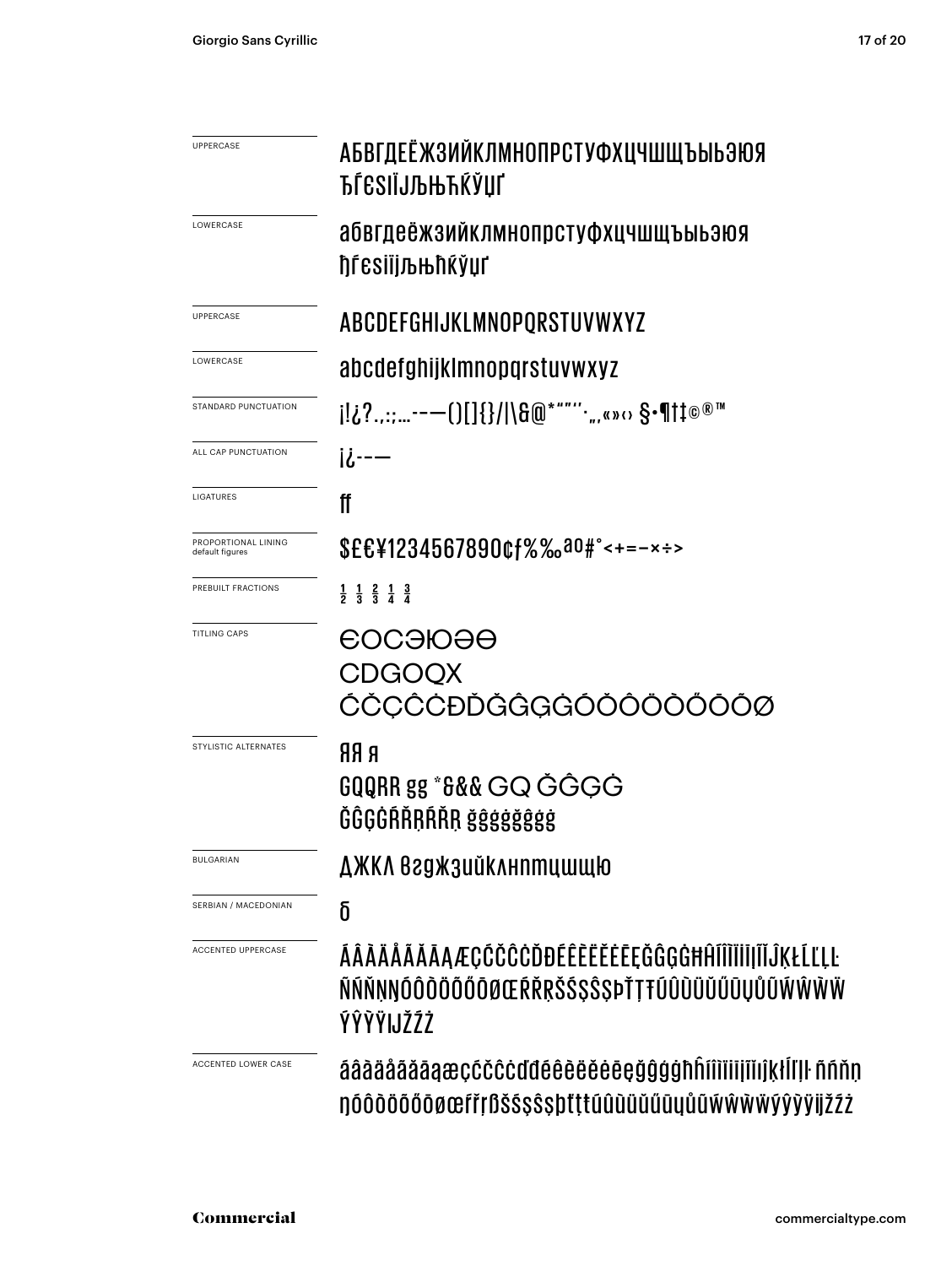| <b>UPPERCASE</b>                       | АБВГДЕЁЖЗИЙКЛМНОПРСТУФХЦЧШЩЪЫЬЭЮЯ<br>ЋЃЄЅІЇЈЉЊЋЌЎЏҐ                                                                                         |
|----------------------------------------|---------------------------------------------------------------------------------------------------------------------------------------------|
| LOWERCASE                              | абвгдеёжзийклмнопрстуфхцчшщъыьэюя<br>ђѓеѕіїјљњћќўџґ                                                                                         |
| <b>UPPERCASE</b>                       | <b>ABCDEFGHIJKLMNOPORSTUVWXYZ</b>                                                                                                           |
| LOWERCASE                              | abcdefghijklmnopqrstuvwxyz                                                                                                                  |
| STANDARD PUNCTUATION                   |                                                                                                                                             |
| ALL CAP PUNCTUATION                    | <u>ii---</u>                                                                                                                                |
| <b>LIGATURES</b>                       | ff                                                                                                                                          |
| PROPORTIONAL LINING<br>default figures | \$££¥1234567890¢f%‰a0#°<+=-x÷>                                                                                                              |
| PREBUILT FRACTIONS                     | $\frac{1}{2}$ $\frac{1}{3}$ $\frac{2}{3}$ $\frac{1}{4}$ $\frac{3}{4}$                                                                       |
| <b>TITLING CAPS</b>                    | <b>EOCƏIOƏO</b><br><b>CDGOQX</b><br>ĆČÇĈĊĐĎĞĜGĠÓŎÔÖŎŐŌŎØ                                                                                    |
| STYLISTIC ALTERNATES                   | ЖКЯ жийклпмнчыяіїћ жийкнптцшщ Кќ Ққ ң<br>GKQQRR adffgghiklmnu *&&&ffffßßij GQ ĠĜĢĠ<br>ĞĜGĠKŔŘRŔŘR<br>aaaaaaaadd gegegegenhillik liik hnnuuu |
| <b>BULGARIAN</b>                       | ДЖКЛ Вгджзийклнптцшщю                                                                                                                       |
| SERBIAN / MACEDONIAN                   | δ                                                                                                                                           |
| ACCENTED UPPERCASE                     | ÁÂÀÄÄĂĂĂĄÆÇĆČĈĊĎĐÉÊÈĔĚĔĘĞĜGĠĦĤĨĨĨĬĨĨĨĨŨĸŁĹĽĻĿ<br>ÑŃŇNNÓÔÒŎŎŐŎØŒŔŘRŠŚSŜSÞŤTŦÚÛÙŬŮŰŨIJŮŨŴŴŴŴ<br>ÝŶŶŸIJŽŹŻ                                     |
| ACCENTED LOWER CASE                    | áâàäååãāaæçćčĉċďđéêèëěėegğĝġġħĥíîìiiijĩijkłĺľ ŀ ññňn<br>ŊÓÔŎŎŐŐŌØŒſřŗßšŚŞŜŞþťţŧúûùŭűűūyůũŴŴŴŸŷŷÿijžŹŻ                                       |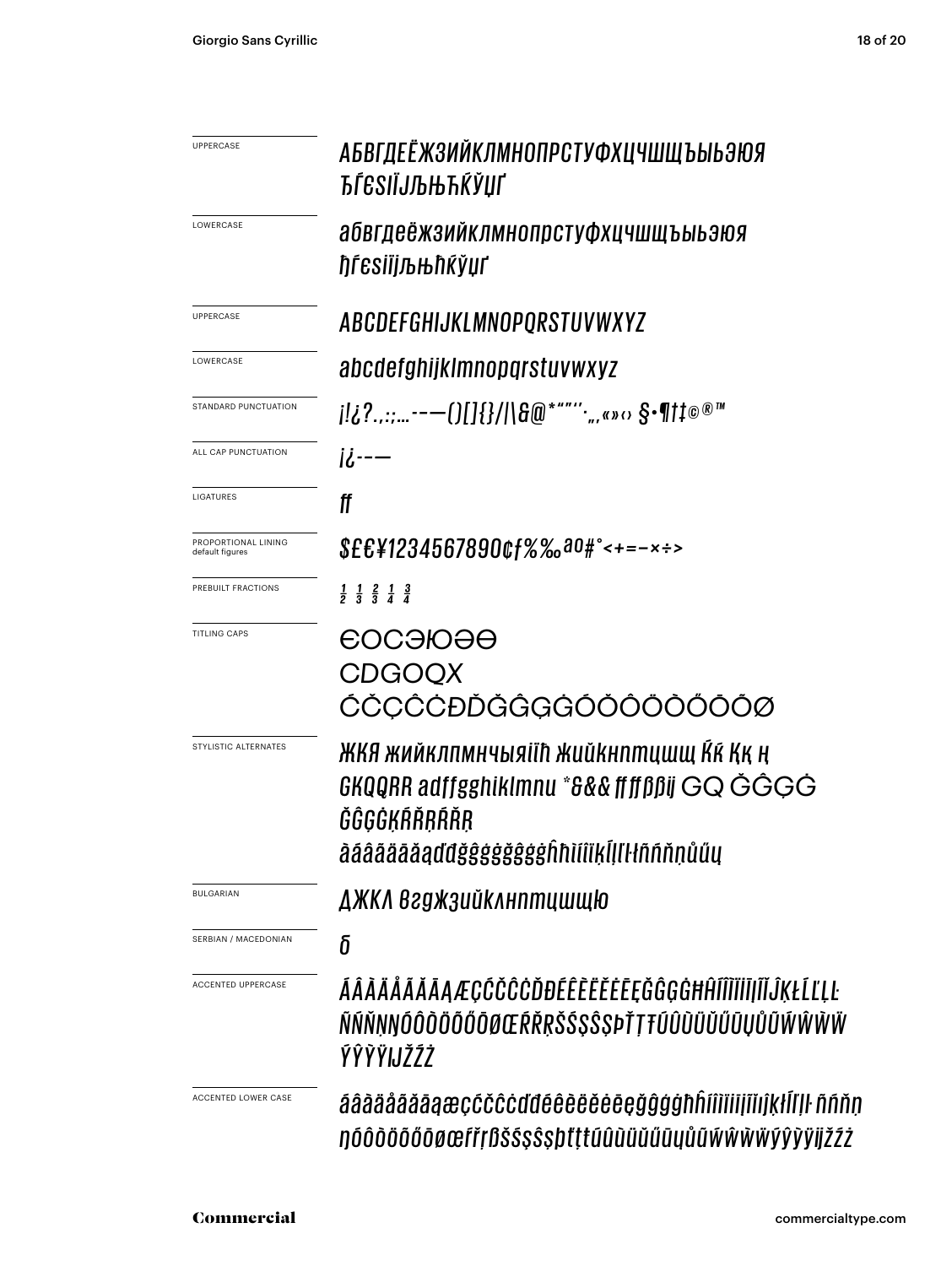ALL CAPS opens up spacing, moves<br>punctuation up

PROPORTIONAL LINING default figures

**FRACTIONS** prebuilt fractions only

LANGUAGE FEATURE **Bulgarian ЛЖКЛ** вгджзийклнптцшщк

LANGUAGE FEATURE Serbian / Macedonian 6

**LANGUAGE EFATURE** Română (Romanian) s accent

#### **OPENTYPE FEATURES** ROMAN & ITALIC

TITLING ALTERNATES  $6009K$ CDGOQX

STYLISTIC SET 01 alternate G Q R a &

STYLISTIC SET 02 alternate Q R g &

STYLISTIC SET 03 alternate &

**OPENTYPE FEATURES** ROMAN

STYLISTIC SET 01 alternate Яя

STYLISTIC SET 02 alternate Яя

#### **OPENTYPE FEATURES ITALIC**

STYLISTIC SET 01 alternate Я

STYLISTIC SET 02 alternate ЖКЯ alternate K k

STYLISTIC SET 04 alternate f B

STYLISTIC SET 05 alternate Яаийлмнпчыяії ћ alternate a d f h i k l m n u ß

New Fish & 'Chips' @ £2.15?

\$1,047 £969 £734 ¥12,436 211/291/352/331/443/4

ПОДОБНИ са грудестите Надебеляване на корена **MAŞINILOR arbuşti înşiruire** 

#### **DEACTIVATED**

#### СХОДИТ СО СТАПЕЛЯ **Gambling Quests & Ramen Righted & Belaying Quickly Centimetres & Millimetres**

#### **DEACTIVATED**

#### ВРЕМЯ Является полевая ХОТЯ Являются редакция

#### **DEACTIVATED**

ВРЕМЯ ЯВЛЯЕТСЯ ПОЛЕВАЯ ХОТЯ Является труженик **Schriftgießerei Riffing Loft** Железо для заклёпок не

**ACTIVATED** 

**ACTIVATED** 

**ACTIVATED** 

**ACTIVATED** 

NEW FISH & 'CHIPS' @ £2.15?

\$1,047 £969 £734 ¥12,436  $21\frac{1}{2}9\frac{1}{3}5\frac{2}{3}3\frac{1}{4}4\frac{3}{4}$ 

ПОДОБНИ са грудестите Надебеляване на корена **MAŞINILOR arbuşti înşiruire** 

СХОДИТ СО СТАПЕЛЯ **Gambling Quests & Ramen Righted & Belaying Quickly Centimetres & Millimetres** 

#### ВРЕМЯ Является полевая ХОТЯ Являются редакция

ВРЕМЯ ЯВЛЯЕТСЯ ПОЛЕВАЯ ХОТЯ Является труженик Schriftgießerei Riffing Loft Железо для заклёпок не